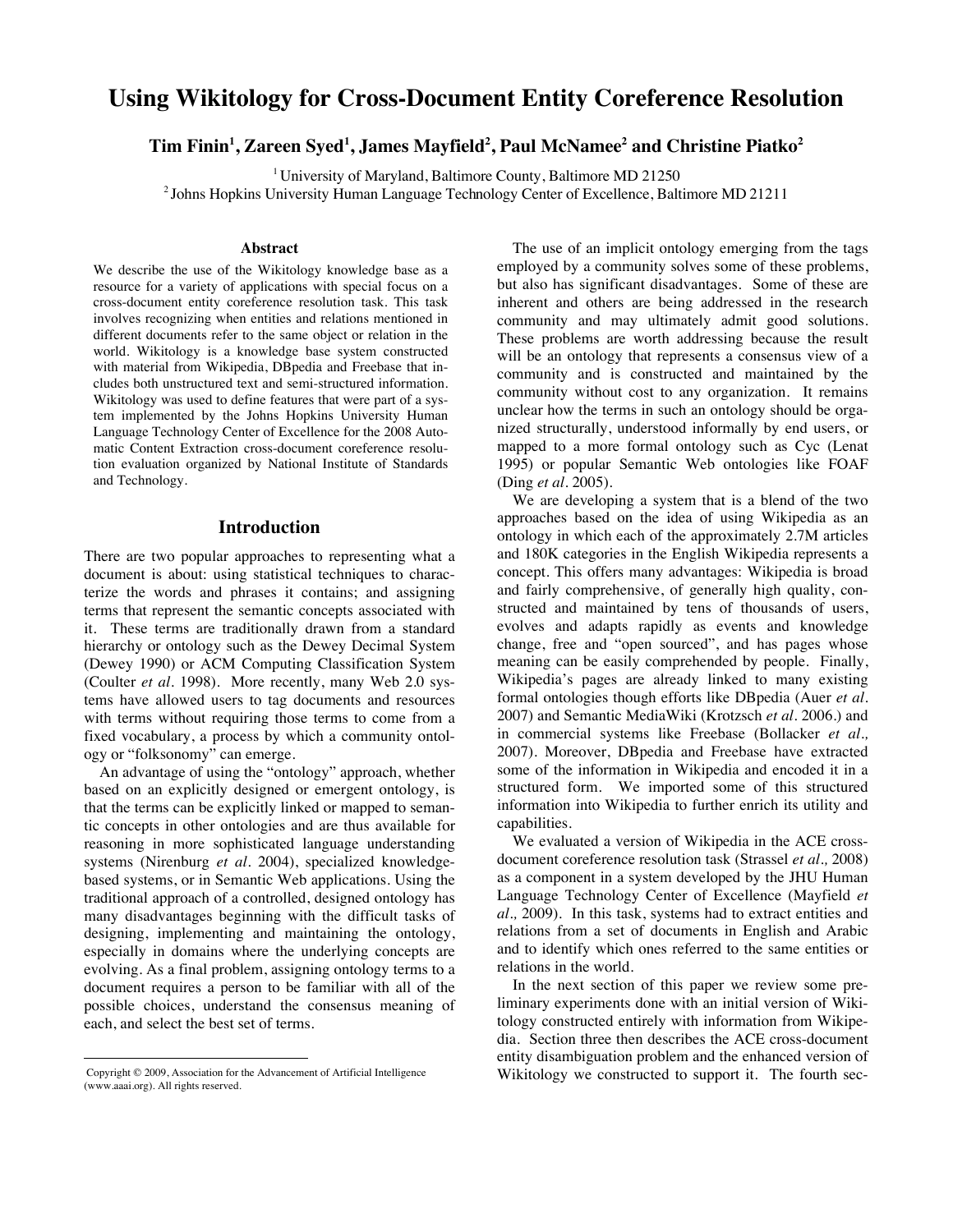tion presents an initial evaluation of how well the Wikitology-based features worked in the context of the ACE task. We conclude with a brief section summarizing our approach and sketching our ongoing work.

# **Wikitology 1.0**

The core idea underlying Wikitology is to use references to Wikipedia articles and Wikipedia categories as terms as an ontology of concepts. For example, a reference (in the form of a URL, article title, or internal ID) for the Wikipedia page on *weapons of mass destruction<sup>1</sup>* can be used to represent the WMD concept and the page on *Alan Turing<sup>2</sup>* to represent that individual person. These basic Wikipedia pages are further augmented by category pages such as the category for *biological weapons<sup>3</sup>* , which represents a concept covering the articles to which it is linked as well as those included in and subsumed by subcategory pages. Finally, the Wikipedia pages are rich with other data that has semantic impact, including (1) links to and from other Wikipedia articles, (2) links to disambiguation pages, (3) redirection links, (4) in-links and out-links from the external web, (5) PageRank values computed by search engines like Google, and (6) history pages that indicate when and how often a page has been edited.

We used the initial version of Wikitology (Syed *et al.* 2007) to predict individual document topics as well as any concepts common to a set of documents. Several algorithms were implemented and evaluated to aggregate and refine results, including the use of spreading activation (Crestani 1997) to select the most appropriate terms. We observed that while the Wikipedia category graph can be used to predict generalized concepts, the article links graph helped by predicting more specific concepts and concepts not in the category hierarchy. Our experiments showed that it is possible to suggest new category concepts identified as a union of pages from the page link graph. Such predicted concepts could also be used to define new categories or sub-categories within Wikipedia.

# **Evaluating topic and concept prediction**

We did a formal evaluation of our system by creating a test set of 100 random Wikipedia articles, which were then removed from the IR index and associated data structures. We used our system to find related articles and categories for each of them, comparing the results to the actual Wikipedia categories and article links, which we took as the "ground truth". We then computed measures for precision, average precisions, recall and F-measure. We observed that the greater the average similarity between the test test documents and the retrieved Wikipedia articles the better the prediction. Method two (with two spreading activation pulses) outperformed method one. At 0.8 average similarity threshold the F-measure was 100% for both methods, whereas for 0.5 it was 77% and 61% for methods two and one, respectively. For method three (using page links graph), the F-measure at 0.8 and 0.5 average similarity threshold was 80% and 67% respectively.

#### **Evaluating augmenting document representation**

We have done some preliminary experiments with using Wikitology to enhance the performance of an information retrieval system. While the inferred concepts can be viewed as metadata, which could be searched separately from the term space, we are initially combining lexical forms and ontology concepts into one vocabulary. We used the TREC ad hoc test sets from 1997 to 1999 (TRECs 6-8) which include 150 queries on a fixed collection of 556k documents consisting of newspaper articles and US government publications (Voorhees and Harman, 2000). Up to 50 Wikitology concepts were added to each TREC document, representing the top scoring concepts obtained using each TREC document as input. For example, an article about Alan Turing would be represented by its natural lexical items such as 'alan', 'turing', 'mathematician', and 'bletchly', and also concepts like *Wiki:Alan\_Turing, Wiki:Cryptology,* and *Wiki:Britsh\_Computer\_Scientists*.

Query expansion was done with Wikitology terms using automated relevance feedback (RF). Sixty expansion terms (words or concepts) selected from the top ranked 75 documents were used. We performed three tests using the title and description fields of the topic statements: (1) a baseline using ordinary word indexing (base); (2) applying RF on the baseline (base+rf); and, (3) applying RF with our concept enhanced documents (concepts+rf).

The HAIRCUT system (Mayfield and McNamee, 2005) was used in these experiments with a statistical language model of retrieval. Table 1 reports the performance using mean average precision (MAP) and precision at ten documents (P@10). When normal relevance feedback is used a 19% relative improvement is seen over the base run. The concepts+rf condition is about as effective as base+rf. Mean average precision suffers a 2.8% relative drop and P@10 gains 1.6%; neither difference is statistically significant.

*Table 1: IR Effectiveness Using Wikipedia Concepts*

|                 | MAP    | P@10   |
|-----------------|--------|--------|
| base            | 0.2076 | 0.4207 |
| $Base + rf$     | 0.2470 | 0.4480 |
| Concepts $+$ rf | 0.2400 | 0.4553 |

Our aim was to demonstrate improvements through the automated addition of conceptual metadata. Though we did

http://en.wikipedia.org/wiki/Weapon\_of\_mass\_destruction

<sup>2</sup> http://en.wikipedia.org/wiki/Alan\_turing

<sup>&</sup>lt;sup>3</sup> http://en.wikipedia.org/wiki/Category:Biological\_weapons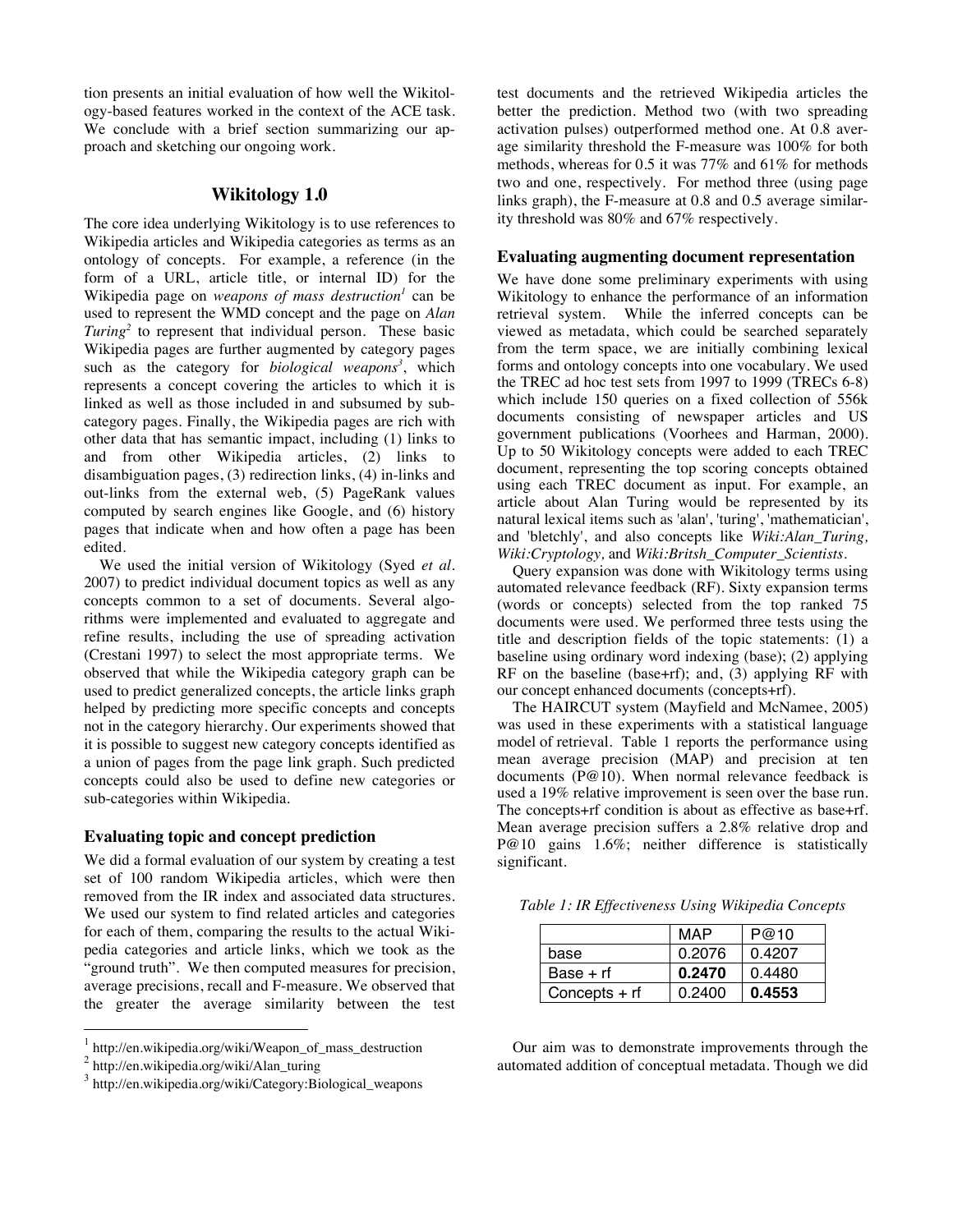$<$ DOC $>$ <DOCNO>ABC19980430.1830.0091.LDC2000T44-E2</DOCNO> <TEXT> Webb Hubbell PER Individual NAM: "Hubbell" "Hubbells" "Webb Hubbell" "Webb\_Hubbell" NOM: "Mr . " "friend" "income" PRO: "he" "him" "his" , . abc's accountant after again ago all alleges alone also and arranged attorney avoid been b efore being betray but came can cat charges cheating circle clearly close concluded conspiracy cooperate counsel counsel's department did disgrace do dog dollars earned eightynine enough eva sion feel financial firm first four friend friends going got grand happening has he help him his hope house hubbell hubbells hundred hush income increase independent indict indicted indictme nt inner investigating jackie jackie\_judd jail jordan judd jury justice

kantor ken knew lady la te law left lie little make many mickey mid money mr my nineteen nineties ninetyfour not nothing now office other others paying peter\_jennings president's pressure pressured probe prosecutor s questions reported reveal rock saddened said schemed seen seven since starr statement such tax taxes tell them they thousand time today ultimately vernon washington webb webb\_hubbell were what's whether which white whitewater why wife years

 $<$  $T$ FXT $>$  $<$ /DOC $>$ 

*Figure 1. Entity documents capture information about entities extracted from documents, including mention strings, type and subtype, and text surrounding the mentions.*

not report quantitative improvements over a state of the art benchmark, we are still encouraged by the qualitative performance of the category assignment process on *offdomain* (i.e., news vs. encyclopedic text). We plan to study the effect of enriching documents with differing numbers of concepts and weighting them by their confidence score. We will also investigate whether the individual words appearing in the Wikipedia concept names can be used with good effect.

# **Wikitology 2.0**

For use in the ACE cross document coreference task, we constructed an enhanced version of the Wikitology system as a knowledge base of known individuals and organizations as well as general concepts. This was used as a component of a system developed by the JHU Human Language Technology Center of Excellence (Mayfield *et al.,* 2009).

For the ACE task, a system had to process 20,000 documents, half in English and half in Arabic and extract the entities and relationships mentioned in each, after performing intra-document coreference resolution (e.g., recognizing that "Secretary Rice", "Dr. Rice" and "she" referred to the same entity). Within each language set, systems then had to identity the document entities and relationships that refer to the same object or relationship in the world. For example, recognizing that "Secretary Rice" in one document and "Condoleezza Rice" in another refer to the same person but that these are not co-referent with a mention of "Dr. Rice" in a third document that in fact refers to Susan Elizabeth Rice, Barack Obama's nominee for the office of United States Ambassador to the United Nations.

The BBN Serif system (Boschee *et al.,* 2005) was used to extract intra-document entities and relations which were represented using the APF<sup>4</sup> format. Intra-document entities and relations information extracted from the output was processed by Wikitology to produce vectors of matching Wikitology terms and categories. These were then used to defined twelve features that measured the similarity or dissimilarity of a pair of entities.

The current Wikitology knowledge base system uses the Lucene information retrieval library and MySQL database and runs in two environments: on a single Linux system and on a Linux cluster for high performance. We used the cluster to process the small documents representing the approximately 125 thousand entities that Serif found in the ACE English test collection. The basic operation takes a text document and to return two ranked lists with scores: one for the best Wikitology article matches and another for the best category matches. Parameter settings determine what kind and how much processing is done, the maximum length of the vectors and thresholds for a minimum quality match.

 <sup>4</sup> APF is the "ACE Program Format", an XML schema used to encode system output for ACE information extraction evaluations. It specifies, for example, various types and subtypes for entities and relations extracted from text documents.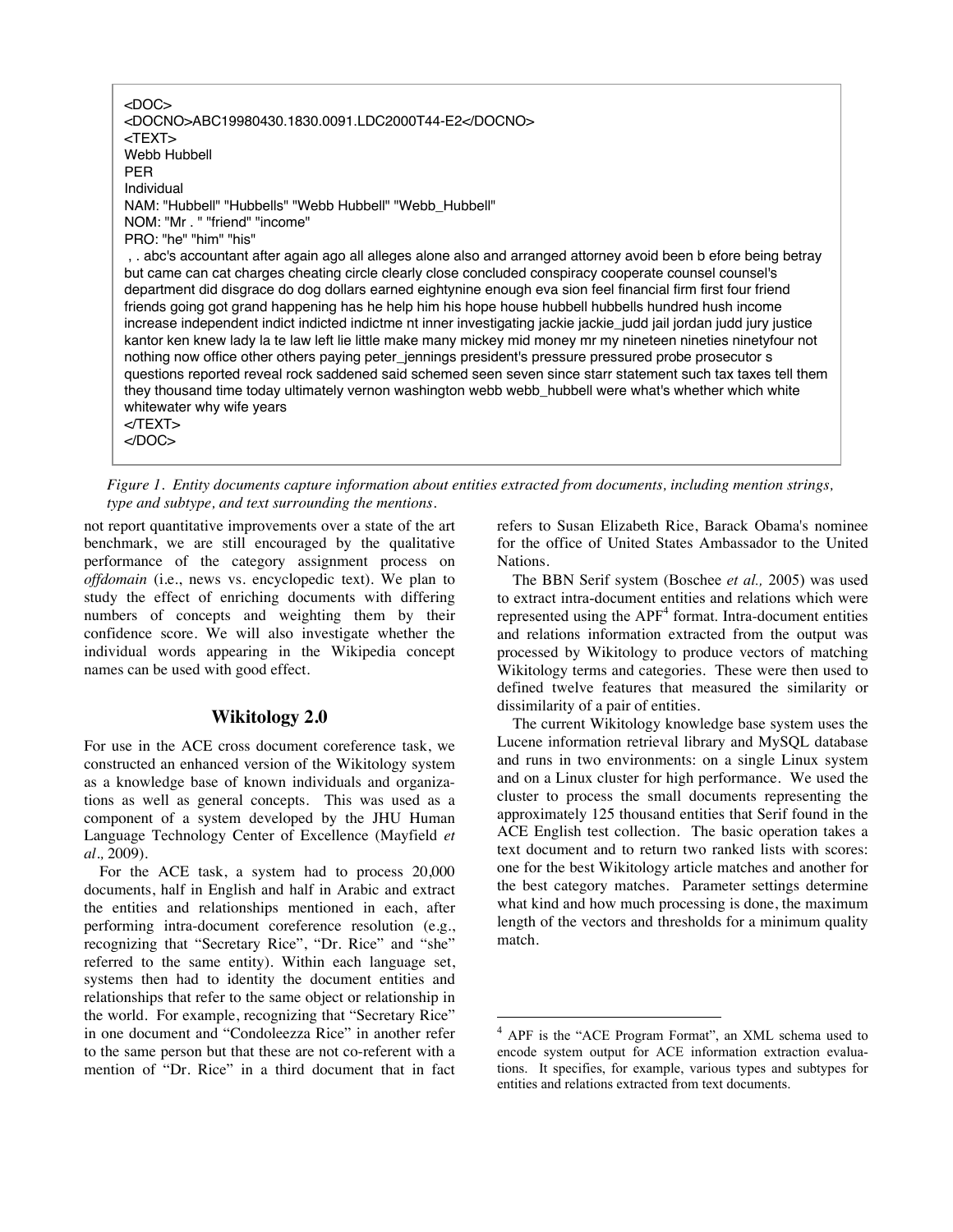**Article Vector for ABC19980430.1830.0091.LDC2000T44-E2** 1.0000 Webster\_Hubbell 0.3794 Hubbell\_Trading\_Post\_National\_Historic\_Site 0.3770 United\_States\_v.\_Hubbell 0.2263 Hubbell\_Center 0.2221 Whitewater\_controversy **Category Vector for ABC19980430.1830.0091.LDC2000T44-E2** 0.2037 Clinton\_administration\_controversies 0.2037 American\_political\_scandals 0.2009 Living\_people 0.1667 1949\_births 0.1667 People\_from\_Arkansas 0.1667 Arkansas\_politicians 0.1667 American\_tax\_evaders 0.1667 Arkansas\_lawyers

*Figure 2. Each entity document is tagged by Wikitology, producing vectors of article and category tags. Note the clear match with a known person in Wikipedia, namely Webster Hubbell.*

### **Enhancements to Wikitology**

For our ACE task we enhanced Wikitology in several ways and added a custom query front end to better support the cross-document coreference resolution task. Starting with the original Wikitology, we imported structured data in RDF from DBpedia and Freebase. Most of the data in DBpedia and Freebase were in fact derived from Wikipedia, but have been mapped onto various ontologies and re-imported in structured form. The structured data was encoded in an RDFa-like format in a separate field in the Lucene index object for the Wikipedia page. This allows one to query the Wikitology knowledge base using both text (e.g., an entity document) and structured constraints (e.g., *rdfs:type=yago:Person*).

We enriched the text associated with each article with titles of Wikipedia "redirects". A Wikipedia redirect page is a pseudo page with a title that is an alternate name or misspelling for the article (e.g., *Condoleeza\_Rice* for *Condoleezza\_Rice* and *Mark\_Twain* for *Samuel\_Clemons*). An attempt to access a redirect page results in the Wikipedia server returning the canonical page. The result is that the Wikitology pages for a term are effectively indexed under these variant titles.

We extracted type information for people and organizations from the Freebase system. We found that the classification for these in Freebase was both more comprehensive and more accurate than that explicitly represented in either Wikipedia or DBpedia. This included information on about 600,000 people and 200,000 organizations. This information was stored in a separate database and used by the ACE Wikitology query system.

We extracted data from Wikipedia's disambiguation pages to identify Wikitology terms that might be easily confused, e.g., the many people named *Michael Jordan* that are in Wikipedia. This information was stored in a separate table and used in the Wikitology feature computation for a feature indicating that two document entities do not refer to the same individual.

#### **Processing entity documents**

We used special "entity documents" or EDOCs extracted from the Serif APF output for the English documents as input to our system based on the Wikitology knowledge base. Each entity in a given document produced one EDOC that includes the following data as a semi-structured block of text: the longest entity mention, all name mentions, all nominal mentions, all pronominal mentions, APF type and subtype, all words within 15 tokens of each mention. The EDOCs were used to find candidate matches in the Wikitology knowledge base. Figure 1 shows an example of the EDOC for the entity with mention Webb Hubbell.

The EDOCs were processed by a custom query module for Wikitology that mapped the information in the EDOC into different components of Wikitology entries. The EDOC's name mention strings are compared to the text in Wikitology's title field, giving a slightly higher weight to the longest mention, i.e., "Webb Hubbell" in our example. The EDOC type information is mapped into the Wikitology type information terms imported from DBpedia which are expressed using the Yago ontology (Suchanek et al.) and matched against the RDF field of each Wikitology entry. Finally the name mention strings along with contextual text surrounding the mentions are matched against the text of the Wikitology entries.

The Wikitology module returns two vectors: one for matches against article entries and the other against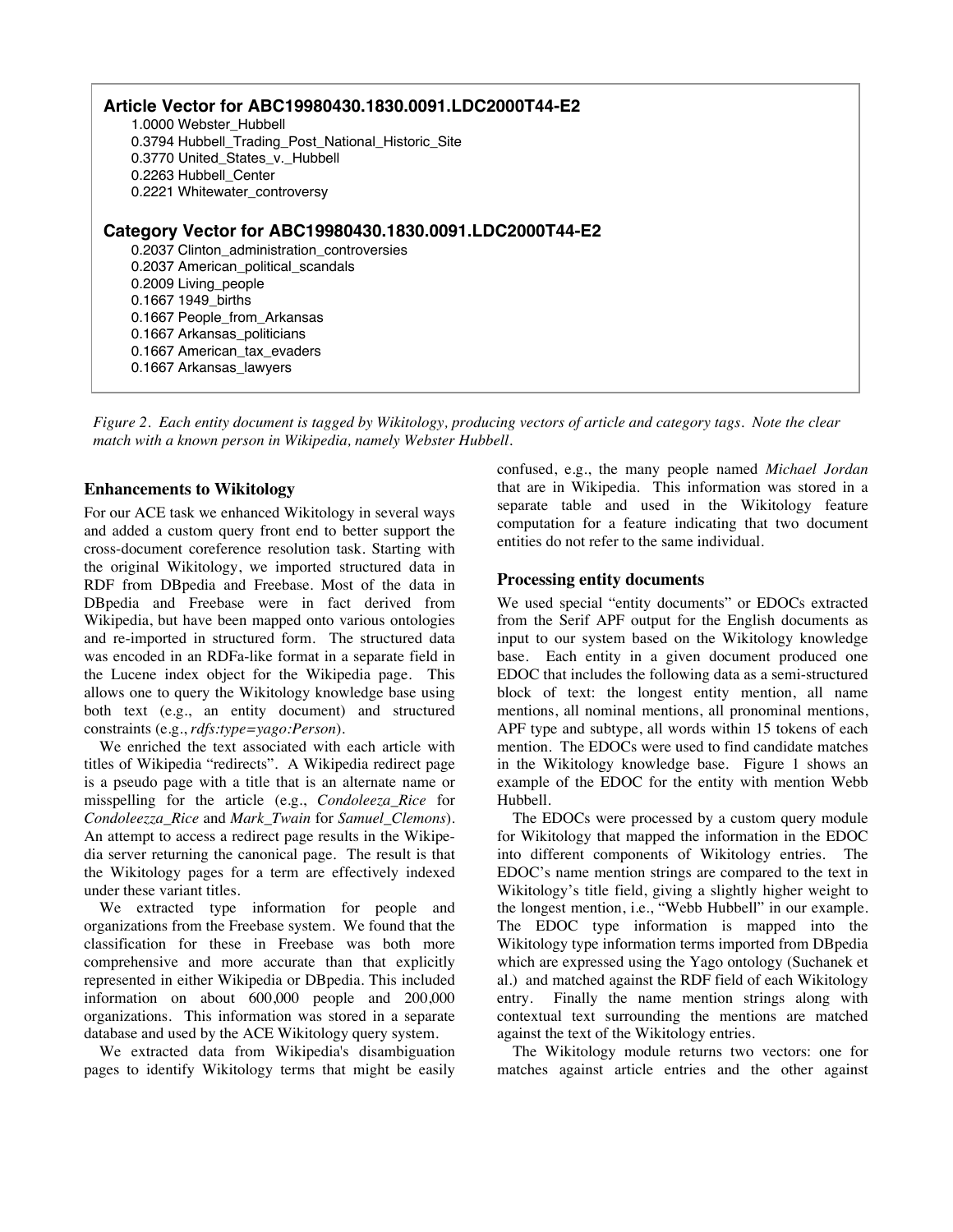| #              | <b>Name</b> | Range   | Type   | <b>Description</b>                                                                                                                                                               |  |
|----------------|-------------|---------|--------|----------------------------------------------------------------------------------------------------------------------------------------------------------------------------------|--|
| 1              | APL20WAS    | ${0,1}$ | sim    | 1 if the top ranked article tags for the two entities are identical, 0<br>otherwise                                                                                              |  |
| $\overline{2}$ | APL21WCS    | ${0,1}$ | sim    | 1 if the top ranked category tags for the two entities are identical, 0<br>otherwise                                                                                             |  |
| 3              | APL22WAM    | [01]    | sim    | The cosine similarity of the medium length article vectors $(N=5)$ for<br>the two entities                                                                                       |  |
| 4              | APL23WcM    | [01]    | sim    | The cosine similarity of the medium length category vectors $(N=4)$ for<br>the two entities                                                                                      |  |
| 5              | APL24WAL    | [01]    | sim    | The cosine similarity of the long length article vectors ( $N=8$ ) for the<br>two entities                                                                                       |  |
| 6              | APL31WAS2   | [01]    | sim    | match of entities top Wikitology article tag, weighted by the average<br>of their relevance scores                                                                               |  |
| $\overline{7}$ | APL32WCS2   | [01]    | sim    | match of entities top Wikitology category tag, weighted by average of<br>their relevance scores                                                                                  |  |
| 8              | APL26WDP    | ${0,1}$ | dissim | 1 if both entities are people (i.e., APF type PER) and their top article<br>tags are different, 0 otherwise                                                                      |  |
| 9              | APL27WDD    | ${0,1}$ | dissim | 1 if the two top article tags are members of the same disambiguation<br>set. 0 otherwise                                                                                         |  |
| 10             | APL28WDO    | ${0,1}$ | dissim | 1 if both entities are organizations (i.e., APF type ORG) and their top<br>article tags are different, 0 otherwise                                                               |  |
| 11             | APL29WDP2   | [01]    | dissim | Match both entities are people (i.e., APF type PER) and their top<br>article tags are different, weighted by 1 minus the average of their<br>relevance scores, 0 otherwise       |  |
| 12             | APL30WDP2   | [01]    | dissim | Match if both entities are organizations (i.e. APF type ORG) and their<br>top article matches are different, weighted by 1 the average of their<br>relevance scores, 0 otherwise |  |

*Table 2. Twelve features were computed for each pair of entities using Wikitology, seven aimed at measuring* 

category articles. *their similarity and five for measuring their dissimilarity.*

# **ACE entity features**

We produced twelve features based on Wikitology: seven that were intended to measure similarity of a pair of entities and five to measure their dissimilarity.

The similarity measures were all based on the cosine similarity of the article or category vectors for each entity and differed in the lengths of the vectors considered and whether they were Boolean or real-valued. For example, feature 20 is true if both entities represent people (e.g., APF type PER) and their top article matches are identical. Feature 22 is the cosine similarity of the entities top five article matches, and 29 are applied to entities representing people only and 28 and 30 to entities that are organizations (i.e., APF type ORG). The four Boolean features (20, 21, 26, 28) have weighted versions (31, 32, 29, 30) that factor in how strong the matches are.

#### **Discussion and evaluation**

The ACE 2008 evaluation was a cross-document coreference resolution task over a collection of 10,000 English and 10,000 Arabic language documents of several genres (e.g., newspaper stories, and newsgroup postings). In such a task, one must determine whether various named people, organizations or relations from different documents refer to the same object in the world. For example, does the "Condoleezza Rice" mentioned in one document refer to the same person as the "Secretary Rice" from another?

The larger system to which we contributed had a number of different components, including the Serif information extraction system developed by BBN. approach worked as followed, focusing on the analysis of entities for English for ease of explanation. Serif was used to extract a set of entities for each of the 10K documents, producing approximately 125,000 entities. A heuristic process was used to select about one percent of the  $16x10^9$ possible pairs as being potentially coreferent. For each of these 160M pairs, over 30 features were computed as input to an SVM-based classifier that decided whether or not the pair was coreferent. The resulting graph of coreference relations was then reduced to a collection of equivalence sets using a simple technique of finding connected components.

We are still analyzing the results of the overall coreference resolution system to determine which Wikitology-based features were useful and how much each contributed to the overall performance of the system. An informal analysis shows that several of these KB features were among those highly weighted by the final classifier.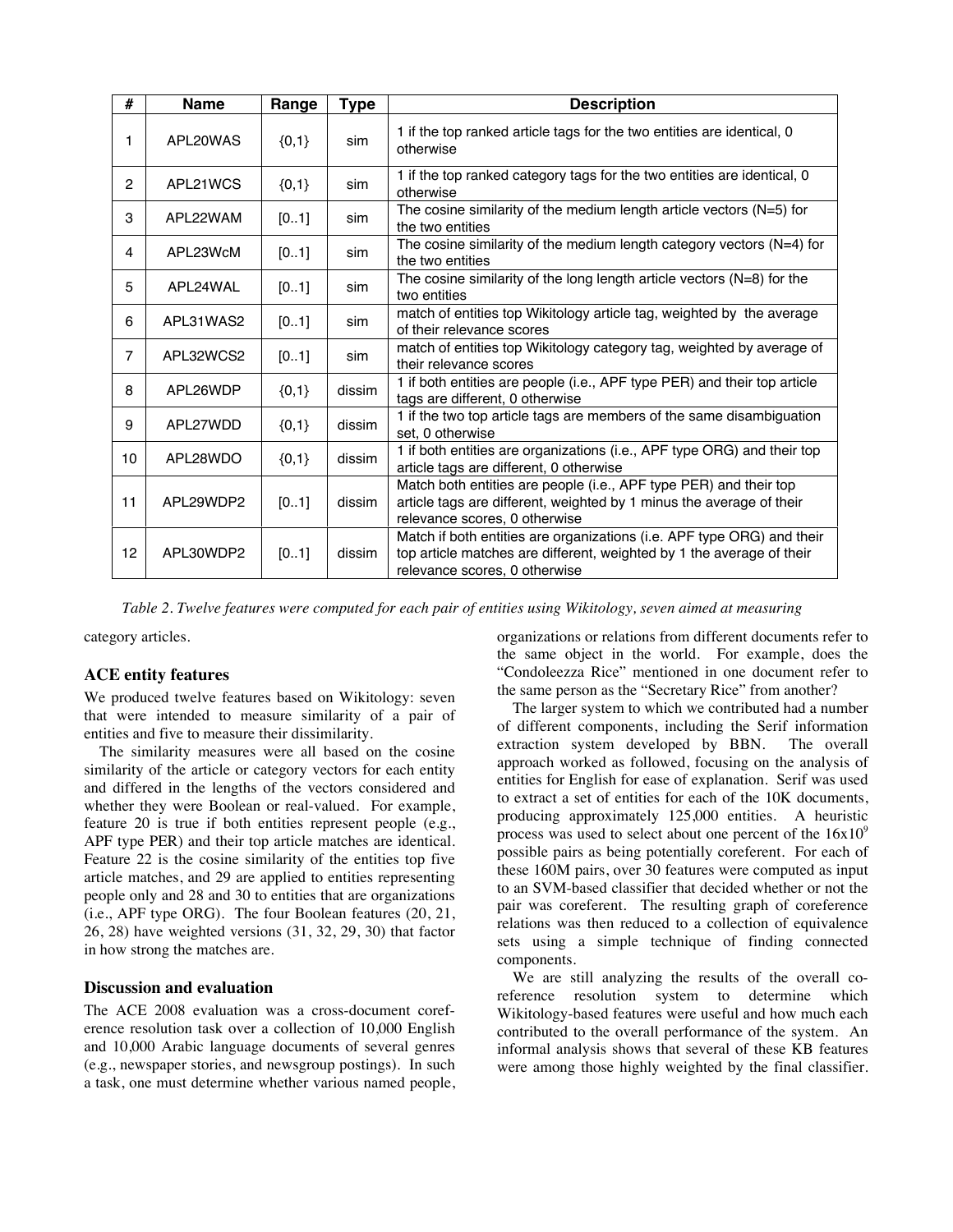

*Figure 3. The twelve Wikitology-based features varied in their usefullness in disambiguating entity references in a 400 document subset of the 10,000 English language documents used in the ACE 2008 xdoc task. Features* APL20WAS, APL22WAS, APL24WAL *and* APL29WDP2 *enjoyed good F1 measures*.

In the mean time, we have analyzed a system constructed with only the Wikitology features on a smaller set of documents and entities for which human judgments are available. This gives us some additional indication of how well the features worked as a group.

To analyze and evaluate our approach and Wikitology knowledge base we constructed a training set and a test set from the EDOCs for which human judgments were available for the cross-document entity co-reference task that mapped each EDOC into an external set; for example, EDOC pair AFP\_ENG\_20030305.0918-E61 and AFP\_ENG\_20030320.0722-E76 refer to the distinct external entity "George W. Bush".

For the training set we constructed an SVM based on the twelve Wikitology features using a data set of 154 EDOCs mapping to 52 distinct external entities. These EDOC pairs were used as positive examples. The negative examples were generated using the positive EDOC pairs in the following way. The 154 EDOCs were paired with each other exhaustively resulting in about 24 thousand pairs  $(154*154 = 23716)$ . From these, we removed pairs with identical entries, those already present in positive examples, and those symmetric to positive examples. The remaining pairs were then labeled as negative examples and their symmetric pairs were also removed resulting in 11,540 negative pairs in total.

A test set was generated in the same way using another set of 115 EDOCs mapping to 35 distinct external entities with 234 pairs labeled as positive examples through human judgments. The negative examples (6321 pairs) were created in the same way as mentioned for the training set.

We used an SVM to classify pairs of document entities as either co-referent or not using the training set and then evaluated our classifier using the test set. Table 3 presents the key statistics. The evaluation results show that Wikitology features were able to identify co-referring entities with very high precision (0.966) and reasonably high recall (0.72) whereas for non co-referring entities, the precision and recall were even higher. The results are encouraging and prove that our Wikitology knowledge base can be used successfully for cross-document entity co-reference resolution task with high accuracy.

| Table 3: Evaluation results for cross-document entity co- |  |
|-----------------------------------------------------------|--|
| reference task using Wikitology features                  |  |

| match | ТP<br>rate | <b>FP</b><br>rate | <b>Precision</b> | Recall | <b>F-Measure</b> |
|-------|------------|-------------------|------------------|--------|------------------|
| ves   | 722        | .001              | .966             | 722    | .826             |
| no    | .999       | 278               | .99              | .999   | .994             |

Figure 3 shows the precision, recall and F1 measures for each of the twelve Wikitology-based features on entities found in a 400 document subset of the 10,000 English documents based on an answer key. Features APL20WAS, APL22WAS, APL24WAL and APL29WDP2 had good F1 measures, indicating that they were generally very useful. There was significant redundancy among these features, and it is likely that APL22WAS by itself would be nearly as useful as a combination of these. This feature was based on the cosine similarity of vectors of the top five Wikitology article tags for a pair of entities. Features APL21WCS and APL30WCS had high precision but low recall, indicting that while not generally very useful, they were effective when applicable.

#### **Conclusions and future work**

We described the use of Wikitology system to solve several real world problems and use cases including concept prediction, document classification and adding semantic metadata to enhance information retrieval.

An enhanced version of the Wikitology system was constructed as a knowledge-base resource for use in the cross-document entity co-reference resolution task that was the focus of the 2008 Automatic Content Extraction evaluation. This was used to define features that contributed to a system developed by the JHU Human Language Technology Center of Excellence. Our evaluation shows that these features are indeed useful in providing evidence for the cross-document entity resolution task with high accuracy.

We are currently exploring three general areas to make the Wikitology system more useful. The first is focused on doing a better job of extracting information from the Wiki-